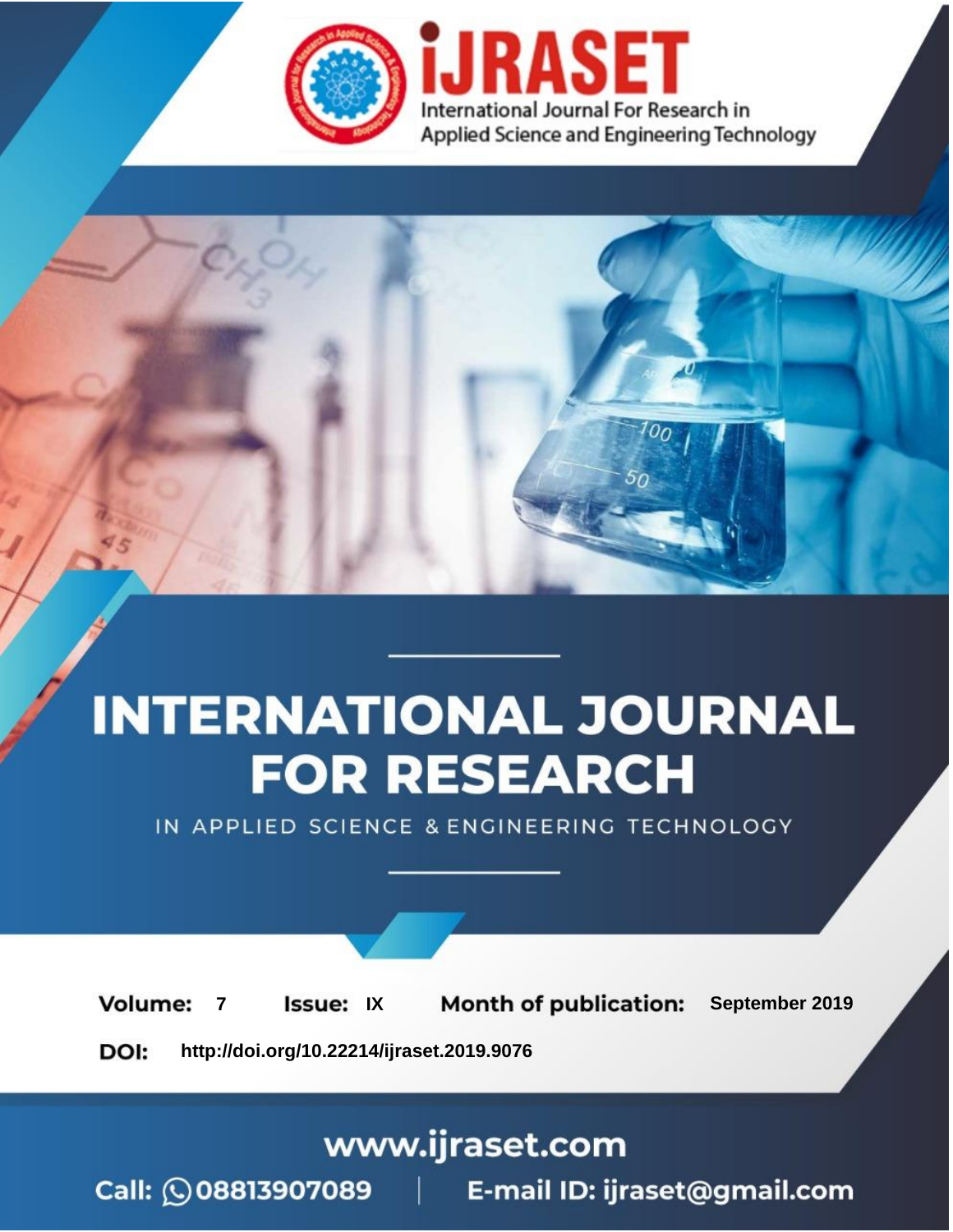

## **Behavior of Self Curing Concrete with Recycled Coarse Aggregate**

Korukonda Satish<sup>1</sup>, Mrs. V. Naga Kalyani<sup>2</sup>

*<sup>1</sup>PG Scholar, Department of Civil engineering, Aditya College of Engineering & Technology, Surampalem, Andhra Pradesh, India. <sup>2</sup>Assistant Professor, M.tech., Department of Civil engineering, Aditya College of Engineering & Technology, Surampalem, Andhra Pradesh, India.*

*Abstract: Concrete curing plays an important role in the development of the fine structure of concrete and pore structure, thus improving its durability and performance. Since water has become a scarce item every day, there is an urgent need to undertake research work in the provision of water for the manufacture of concrete. Concrete curing is very important to maintain the moisture content of the concrete in its early stages in order to develop the required properties. Good curing is not always practical in many cases, and the weight of the concrete increases weight on the structure. The design of heavy load structures is therefore not economic. Importantly, an attempt was made to develop self-treated concrete using water soluble polyethylene (PEG 400) as a self-curing agent and replacement of coarse aggregate with recycled coarse aggregate. The main objective of this study is to study the properties of concrete strength (M20 and M25) using water soluble polyethylene (PEG 400) as a self-curing agent and to find the optimal dose required for maximum strength. The self-curing function reduces water evaporation from the concrete and thus increases the water retention capacity of the concrete and absorbs water from the atmosphere. Keywords: Self curing agent (peg400), recycled coarse aggregate*

**I. INTRODUCTION**

From the most recent two decades, solid innovation experiencing fast improvement. In the previous couple of decades, inward curing of cement has picked up ubiquity and is consistently advancing from research centre to field of training. Relieving of cement assumes a noteworthy job in building up the quality and hardness of solid, which prompts its improvement in sturdiness and execution. For all intents and purposes great curing isn't at all feasible much of the time due to the non accessibility of good quality water and furthermore because of useful challenges.

Numerous inquires about worried to distinguish powerful self curing specialist to take care of those water issues and sparing of water. Hence, a few looks into are pulled in towards recognizing oneself relieving specialist. One of oneself relieving specialist is polyethylene glycol which diminishes the surface pressure of the water and limits the water dissipation from cement and subsequently builds the water maintenance limit of the solid. It has been discovered that water dissolvable polymers PEG can be utilized as self curing operators in cement. Internal relieving was initially characterized by the American solid organization (ACI) as "providing the all through a naturally set cementations blend utilizing supplies, by means of pre wetted lightweight aggregate, that promptly discharge water as required for hydration or to supplant dampness lost through dissipation or self drying up." In this examination ideal dose of PEG-400 required to get quality properties without including any mineral or synthetic admixtures and how the impact of self curing operator in cement was explored.

The rapid population growth rate in India has forced the construction industry to use building materials at a rapid rate, leading to the depletion of natural resources and also a significant impact on the environment causing many risks either directly or indirectly such as river depletion due to mining on the sand being Alarming and so on.

On the other hand, the rapid growth of industries in India has led to many types of waste. But waste products from these industries pose environmental risks as disposal is a major problem. Over time, waste management has become one of the most complex and challenging problems in India.

In concrete, cement with water is a binding phase, while the overall phase is essentially a filler phase that occupies about 75% of the total concrete volume, which amounts to about 28 to 40% of that volume.

The main source of fine aggregates is typically the river sands that are normally available in the construction of buildings, bridges, dams and solid pavements, as fillers at sub-levels, sub-bases for flexible pavements and in all other important structures in civil engineering.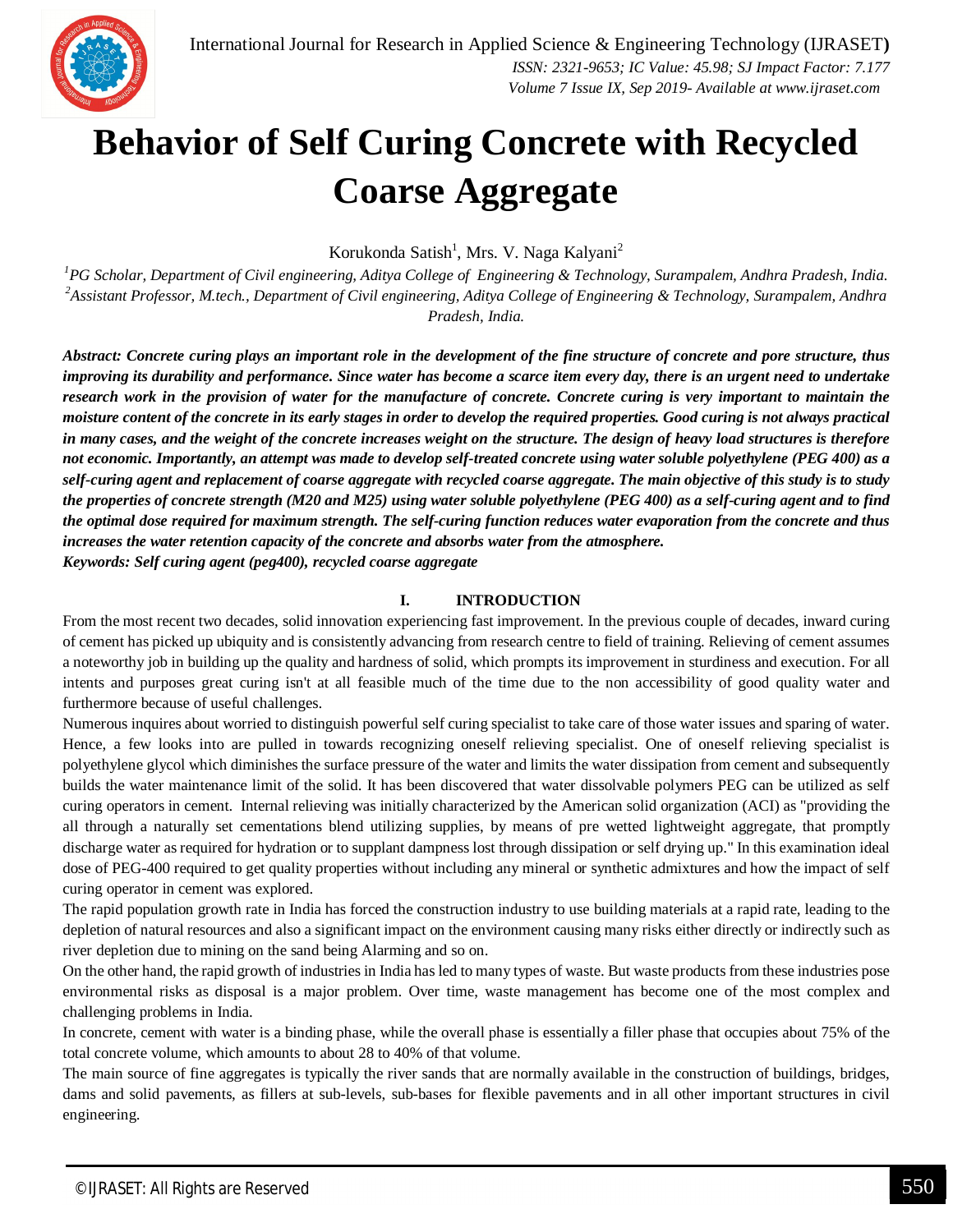

 *ISSN: 2321-9653; IC Value: 45.98; SJ Impact Factor: 7.177 Volume 7 Issue IX, Sep 2019- Available at www.ijraset.com*

Concrete aggregates that occur naturally are a mixture of rocks and minerals. Metal is a solid material that occurs naturally with a structured internal structure and a narrow chemical composition. Rock, classified as a fire, sedimentary or mutation, depending on the origin, consists of several minerals. For example, granite contains quartz, feldspar, mica and some other minerals; most limestone consists of calcite, dolomite and small amounts of quartz, feldspar and clay.

Weathering and rock erosion produce particles of stone, gravel, sand, silt and clay. This formation of concrete aggregates is a natural process involving years of processing due to the disintegration of rocks and rocks in the mountains. Due to the abnormal development of infrastructure in recent years resulting in overheating construction, a huge amount of aggregates is consumed. This has led to a sharp rise in the demand for concrete rubble as construction materials have increased their cost and thus the cost of the capital project.

## **II. SELF CURING**

The ACI-308 code states that "internal processing refers to the process in which the cement moisturization occurs due to the availability of additional internal water that is not part of the mixing water." Internal treatment is often referred to as self-treatment. Self-treated concrete can be achieved by adding self-curing agents. The concept of self-treatment agents is to reduce evaporation of water from concrete and thus increase the water retention capacity on concrete. Water-soluble polymers have been found to be used as self-treatment agents in concrete. Concrete treatment plays a key role in the development of the fine structure of concrete and pore structure, thus improving its durability and performance.

## *A. Priciple of Polyethelyn Glycol-400*

Whenever the self-treatment agent is added to the concrete, it will interact with the water in the concrete and form a hydrogen bond. During the moisturizing process, the self-treatment agent attracts water molecules and will reduce water evaporation from the concrete and increase water retention capacity**.**

## *B. Recycled Aggregate*

The trend of replacement of natural aggregates with various industrial waste is increasing. In fact, growing environmental awareness has contributed significantly to concerns about the disposal of industrial waste. Solid waste management is one of the major environmental concerns in the world. The scarcity of natural aggregates is also one of the main concerns that the use of waste has become an attractive alternative to disposal. Research on the use of waste in concrete is conducted as a partial replacement of natural aggregates. Reuse of huge waste is the best environmental alternative to solve the disposal problem.

The use of recycled aggregates from construction and demolition waste demonstrates the potential application of construction as an alternative to natural aggregates. Maintains natural resources and reduces the area needed for landfill disposal. Any construction activity requires many materials such as concrete, steel, bricks, stone, glass, clay, clay, wood etc. However, concrete cement is still the main building material used in construction industries. For their suitability and adaptability to the changing environment, must be so tangible that resources can be conserved, environmental protection and the economy conducive to the proper use of energy. To achieve this, the use of waste and by-products in cement and concrete used in new construction should be highly concentrated.

The main reasons for increasing the volume of demolition of concrete / construction waste are as follows:

- *1)* Many old buildings, concrete pavements, bridges and other buildings have passed through the ages and have been reduced due to structural deterioration after repairs and need to be demolished;
- *2)* Structures, even adequate for use, are susceptible to demolition because they do not meet the needs in the current scenario;
- *3)* New building to improve economic growth.
- *4)* The structures are converted into debris caused by natural disasters such as earthquakes, hurricanes, floods, etc.
- *5)* Construction waste resulting from man-made disaster / war.
- The following are the objectives of the study:
- *a)* Properties to study the properties of concrete strength using water-soluble polyethylene glycol as a self-curing agent.
- *b)* To find the optimal dose of PEG-400 required for maximum strength of the concrete.
- *c)* strength to study the strength properties of self-curing concrete with the replacement of Normal coarse aggregate with recycled coarse aggregate
- *d)* Results Comparison of self-curing concrete results with conventional concrete results.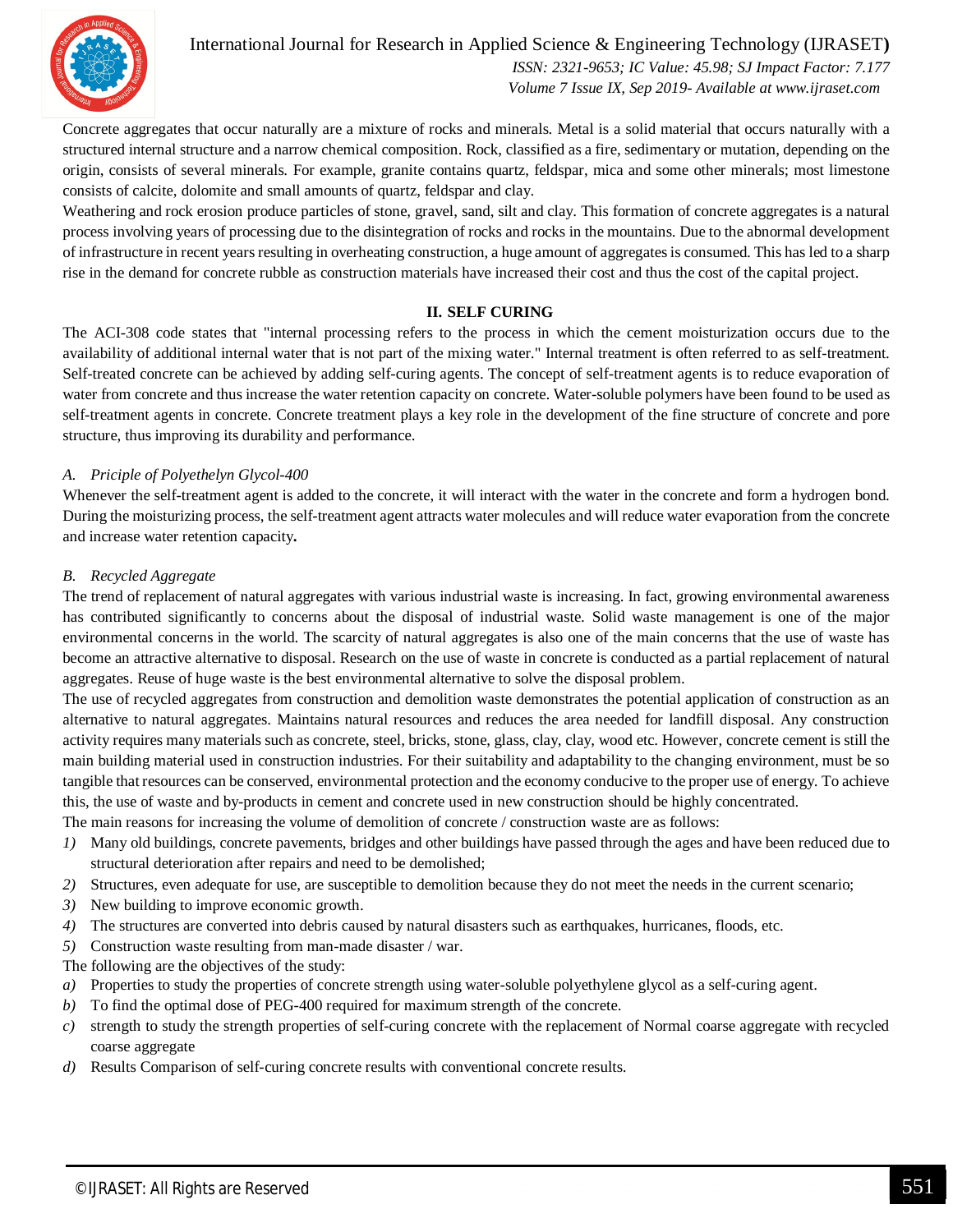

 *ISSN: 2321-9653; IC Value: 45.98; SJ Impact Factor: 7.177*

 *Volume 7 Issue IX, Sep 2019- Available at www.ijraset.com*

| $S$ No.        | <b>Material</b> | <b>Property</b> | <b>Value</b> |  |
|----------------|-----------------|-----------------|--------------|--|
|                |                 | Grade           | 53 Grade     |  |
|                |                 | Specific        |              |  |
|                |                 | Gravity         | 3.15         |  |
|                |                 | Fineness        | 3.43         |  |
|                |                 | Consistenc      |              |  |
|                |                 | y               | 32%          |  |
|                |                 | Initial         |              |  |
|                |                 | Setting         |              |  |
| 1              | Cement          | Time            | 32 min       |  |
|                |                 | Specific        |              |  |
|                |                 | Gravity         | 2.58         |  |
|                |                 | Fineness        |              |  |
|                |                 | Modulus         | 3.2          |  |
|                | Fine            | Dry             |              |  |
| $\overline{c}$ | Aggregate       | Density         | 1677kg/m3    |  |
|                |                 | Specific        |              |  |
|                |                 | Gravity         | 2.67         |  |
|                |                 | Fineness        |              |  |
|                | Recycled        | Modulus         | 5.85         |  |
|                | Coarse          | Dry             |              |  |
| 3              | Aggregate       | Density         | 1670kg/m3    |  |
|                |                 | Specific        |              |  |
| $\overline{4}$ | <b>PEG-400</b>  | gravity         | 1.12         |  |

Properties of Materials

#### **III. RESULTS**

#### *A. Compressive Stength*

The compressive strength of the concrete samples was determined in 7 days and 28 days. The sample size 150 x 150 x150 mm was used in this study as the largest symbolic size of the total not exceeding 20 mm. The compressive strength of the concrete samples was determined in 7 days and 28 days. It was observed that M25 GRADE of concrete increased PEG content, increased compressive strength by 0.5% and then decreased. The maximum compressive strength at PEG was reached at 0.5% of the weight of the cement. The reason is that 0.5% of PEG was sufficient to fully moisturize to obtain strength and maintain water content in concrete without evaporation. Concrete strength of the PEG ratio was reduced by more than 0.5%. If the PEG is more than 0.5, you can create concrete voids and reduce concrete strength.

The addition of excess water is similar to concrete. We know whether the water content increases the strength of concrete will reduce. Compared with conventional concrete, self-treated concrete gives a 5.8% greater strength for 28 days.

And for the M20 concrete, the higher the PEG content, the compressive increased by 0.75% and then decreased. Compared with conventional concrete, self-treated concrete gives 1.48% greater strength for 28 days.

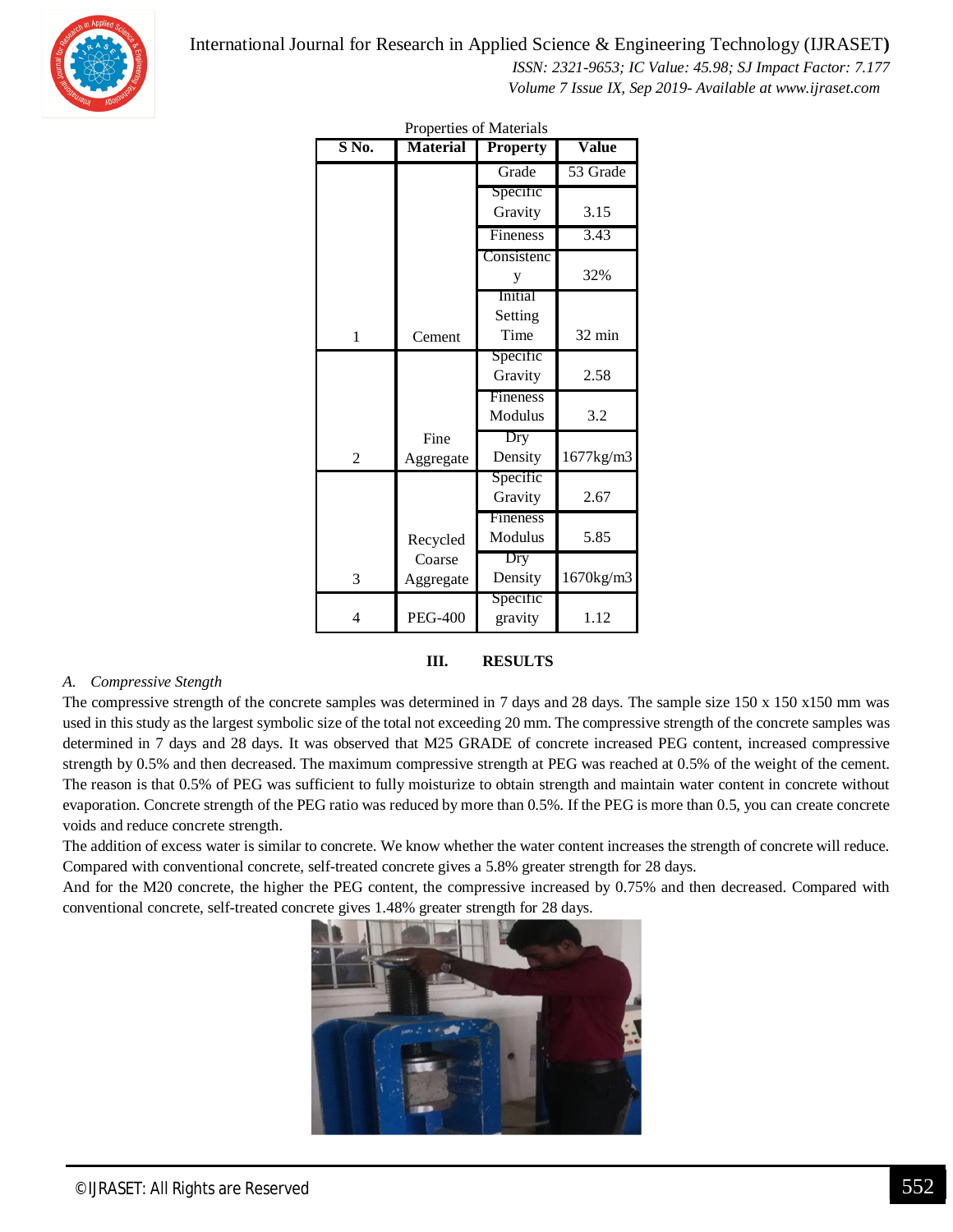

 *ISSN: 2321-9653; IC Value: 45.98; SJ Impact Factor: 7.177 Volume 7 Issue IX, Sep 2019- Available at www.ijraset.com*

## *B. Split Tensile Stength*

The tensile strength tests were performed on 150 mm diameter, 300 mm height in 7 days and 28 days. The tensile strength of concrete samples was determined after 7 to 28 days. It was observed that for M25 of concrete, the higher the PEG content, the tensile strength of the tensile force increased to 0.5% and then decreased. The maximum tensile force in PEG was achieved at 0.5% of the weight of the cement. The reason is 0. 5% of the PEG was sufficient to completely moisten to obtain strength and maintain the water content in the concrete without evaporation. Concrete strength of the PEG ratio was reduced by more than 0.5%. If the PEG is more than 0.5, you can create concrete blanks and reduce concrete strength.

The addition of excess water is similar to concrete. We know whether the water content increases the strength of concrete will reduce. Compared to conventional concrete, self-treated concrete gives 3% greater strength for 28 days.

And for the M20 grade concrete, the higher the PEG content, the pressure increased by 0.75% and then decreased. Compared to conventional concrete, self-treated concrete gives a greater strength of 5.45% for 28 days.



## *C. Flexural Strength*

The bending strength of self-curing concrete beams was obtained by bending test on 100x100 x 500 mm samples by two-point loading method. The bending strength of the concrete samples was determined after 7 to 28 days. It was observed that for M25 grade of concrete the higher the PEG content, increase the flexural strength PEG by 0.5% and decreased. The maximum bending strength of PEG was achieved by 0.5% of the weight of the cement. The reason is that 0.5% of PEG was sufficient to fully hydrate to obtain strength and maintain the water content in the concrete without evaporation. Concrete strength of the PEG ratio was reduced by more than 0.5%. If the PEG is more than 0.5, you can create concrete blanks and reduce concrete strength. The addition of excess water is similar to concrete.

We know whether the water content increases the strength of concrete will reduce. Compared with conventional concrete, self-treated concrete gives **6.1%** more strength for 28 days.

And for the M20 grade of concrete, the higher the PEG content, the pressure increased by 0.75% and then decreased. Compared to conventional concrete, self-treated concrete gives 4.9% greater strength for 28 days

| M <sub>20</sub> Grade of Concrete                                       |                         |                      |                              |         |                                |         |                               |            |
|-------------------------------------------------------------------------|-------------------------|----------------------|------------------------------|---------|--------------------------------|---------|-------------------------------|------------|
| S.NO                                                                    | PEG-<br>400(%<br>) with | <b>SLUM</b><br>P(mm) | Compressive<br>strength(MPA) |         | Split tensile<br>strength MPA) |         | Flexural<br>strength<br>(MPA) |            |
|                                                                         | <b>RCA</b>              |                      | 7 days                       | 28 days | 7 days                         | 28 days | 7 days                        | 28<br>days |
| 1                                                                       | $\Omega$                | 90                   | 16                           | 27      | 1.4                            | 2.2     | 2.3                           | 3.03       |
| $\overline{2}$                                                          | 0.5                     | 97                   | 16.3                         | 28.7    | 1.5                            | 2.23    | 2.4                           | 3.1        |
| 3                                                                       | 0.75                    | 105                  | 15.8                         | 27.4    | 1.7                            | 2.32    | 2.55                          | 3.18       |
| 4                                                                       | 1                       | 110                  | 15.66                        | 25.3    | 1.45                           | 2.3     | 2.23                          | 2.9        |
| Force F/2<br>Force $F/2$<br>Londing pins<br>Specimen<br>Supporting pans |                         |                      |                              |         |                                |         |                               |            |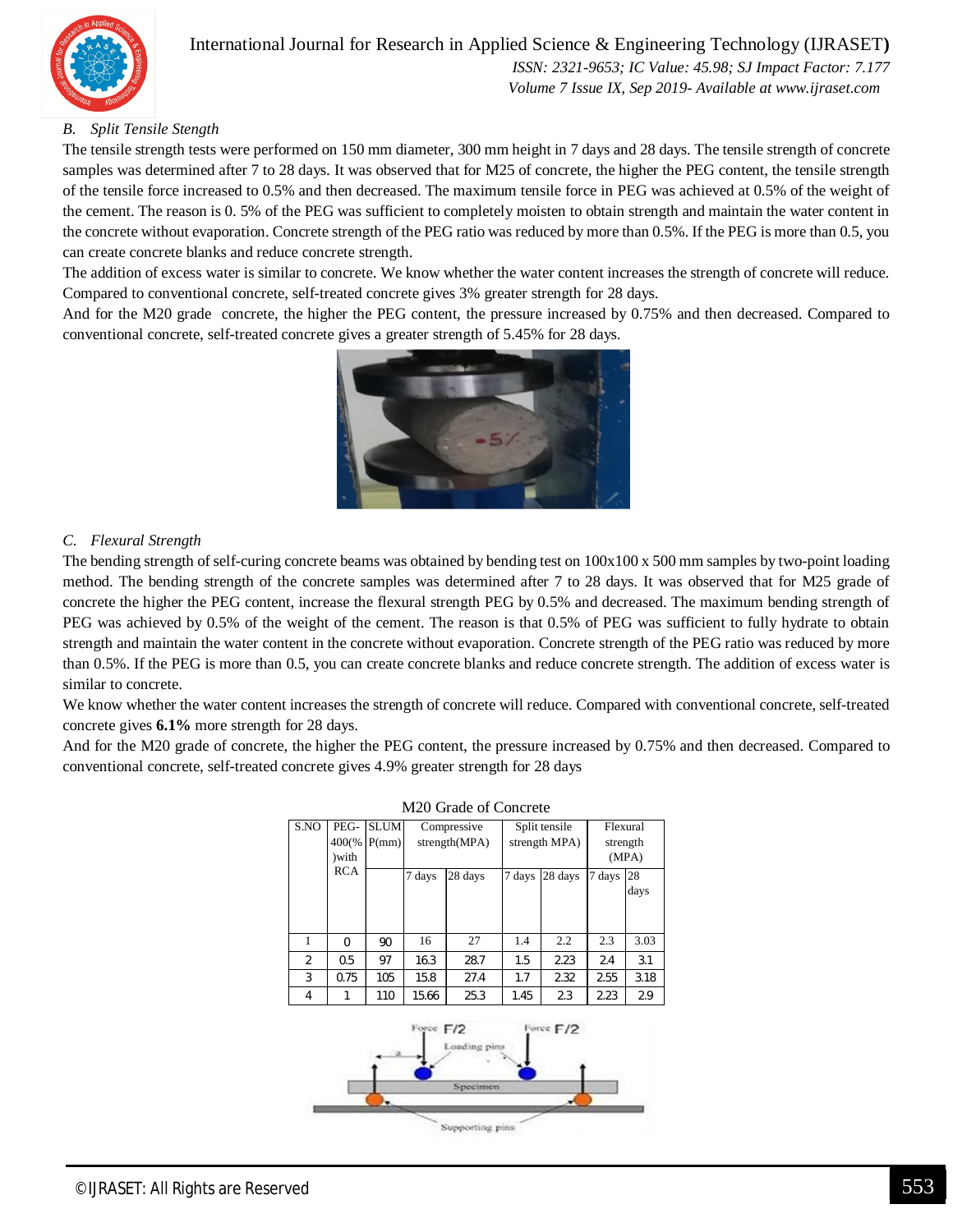*ISSN: 2321-9653; IC Value: 45.98; SJ Impact Factor: 7.177*

 *Volume 7 Issue IX, Sep 2019- Available at www.ijraset.com*



## M25 Grade of Concrete

| S.N<br>$\bf{0}$ | PEG-<br>$400\frac{6}{9}$ | <b>SLUM</b><br>P(mm) | Compressive<br>strength(mpa) |                | Split tensile<br>strength(mpa) |                | <b>Flexural</b><br>strength (mpa) |         |
|-----------------|--------------------------|----------------------|------------------------------|----------------|--------------------------------|----------------|-----------------------------------|---------|
|                 |                          |                      | 7 days                       | 28 days 7 days |                                | 28 days 7 days |                                   | 28 days |
|                 | $\Omega$                 | 75                   | 21.26                        | 34.9           | 1.81                           | 2.3            | 3.8                               | 4.9     |
| $\overline{c}$  | 0.25                     | 84                   | 20.99                        | 35.37          | 1.83                           | 2.32           | 3.5                               | 4.6     |
| 3               | 0.5                      | 100                  | 20.03                        | 36.95          | 1.85                           | 2.37           | 4.3                               | 5.2     |
| $\overline{4}$  | 0.75                     | 105                  | 19.2                         | 31.06          | 1.79                           | 2.28           | 3.4                               | 4.8     |
| 5               |                          | 115                  | 16.23                        | 27.76          | 1.66                           | 2.01           | 3.2                               | 4.3     |



#### **IV. CONCLUSION**

- *A.* The optimum dose of PEG-400 was found to obtain maximum compressive strength, tensile strength and bending strength of 0.5% of cement weight to the M25 level of concrete.
- *B.* The optimal dose of PEG-400 was found to obtain the maximum compressive strength, tensile strength and bending strength of 0.75% of the cement weight to the M20 level of concrete.
- *C.* The strength of self-curing concrete is better than conventional concrete.
- *D.* The replacement of Normal coarse aggregate with recycled coarse aggregate leads to a decrease in the weight of concrete by 4.36%.
- *E.* When compared to conventional concrete, self-curing concrete results in better wetting over time in drying conditions.
- *F.* Economically effective concrete of traditional concrete.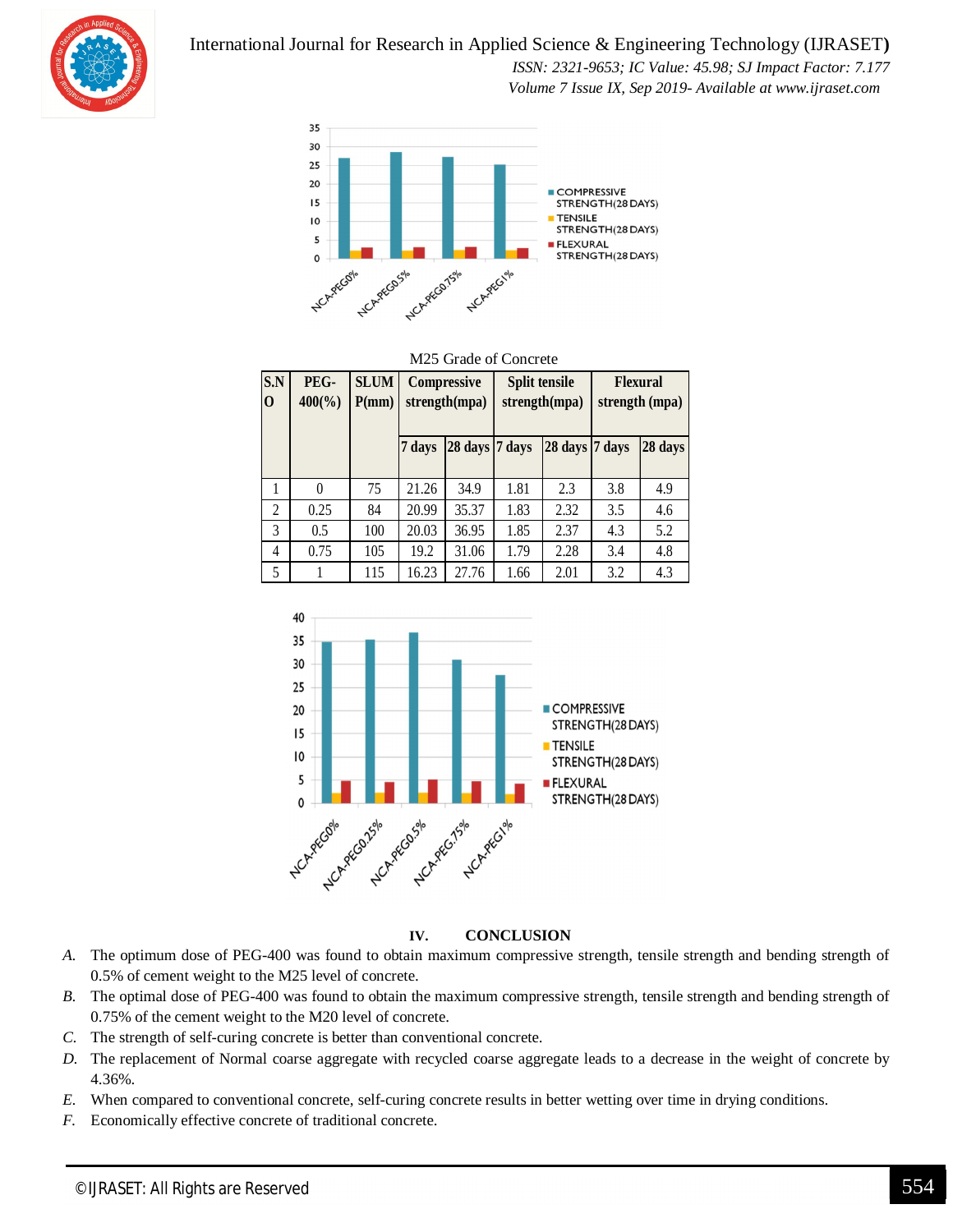

 *ISSN: 2321-9653; IC Value: 45.98; SJ Impact Factor: 7.177*

 *Volume 7 Issue IX, Sep 2019- Available at www.ijraset.com*

#### **REFERENCES**

- [1] A.S. Al-Deeb (2007), "Self-treated Concrete: Water Retention, Moisture and Moisture Transfer", Building Materials, 21, 1282-1287.
- [2] Mateusz Wyrzykowski, Pietro Lura, Francesco Pesavento and Dariusz Gawin (2012), "Modeling water migration during internal processing using super absorbent polymers", Journal of Materials in Civil Engineering (ASCE), 24 (8), 1006-1016.
- [3] Sri Rama Chand Maduro, Swami Naga Ratna Gerry Balabuthu, Rathish Kumar Bancharathi Rajesh Kumar Garghi, Ravina Chakillam (2016), "The impact of self-treated chemicals in self-contained mortar" Civil Engineering Department, , 107, 356-364.
- [4] Magda Mousa, Mohamed.G, Mehdi Ahmed H., Abdul Rahim and Akram G (2015), "Physical Properties of Self-Treated Concrete", Journal of the National Center for Housing and Building Research, 11, 311-320.
- [5] J. Justs, Wyrzykowski, D.Bajare and P.Lura (2015), "Internal processing by high absorption polymers in high performance concrete", Department of Building and Building Materials Physics, Lodz University of Technology, Poland, Cement and Concrete Research, 76 , 82-90.
- [6] Yudong Dang, Xianming Shi, Stephen Mery, Ning Xie, Andrew Benson and Zhenghong Yang (2015), "The Effect of Surface Sealants on the Properties of Intrinsic Mortar Mortars with Total Saturated Lightweight Aggregates" Civil Engineering (ASCE), 27 (12).
- [7] Amal Francis K., Gino John (2013), "Experimental Inquiry on the Mechanical Properties of Self-Treated Concrete", International Journal of Emerging Trends in Engineering and Development, vol. 2, v. 3, pp. 641-647.
- [8] S. Jotowski, K. Koffler (2012), "The Effect of Internal Processing on Properties Associated with High Performance Concrete Strength", Cement Cement Research, 42, 20-26.
- [9] Bible Son, E.W. , Concrete treatment method. 1942, US Patent 2275272
- [10] Murray, J.A, Method and device for treatment of concrete products. 1984, Google Patents
- [11] Al-Deeb, A. , Self-treated concrete: water retention, moisturizing and moisture transfer. Building Materials and Construction, 2007. 21 (6): p. 1282-1287
- [12] Jau, W.-C. , Self-leveling concrete. 2011, Google Patents
- [13] Jau, W.-C., A method of self-processing concrete. 2011, Google Patents
- [14] Jensen, EM and P.F. Hansen, Materials based on water cement: First principles and theoretical background. Cement and Concrete Research, 2001. 31 (4): p. 647-654.
- [15] Rao, A. Jha, and S. Misra, use aggregates of recycled construction and demolition of waste in concrete. Resources, conservation and recycling, 2007. 50 (1): 71-81.
- [16] Shayan, A. and A. Xu, Performance and properties of structural concrete made from recycled concrete aggregates. ACI Materials Journal, 2003. 100 (5).
- [17] Jensen, M. And P.F. Hansen, based on water cement: II. Experimental observations. Cement and Concrete Research, 2002. 32 (6): p. 973-978
- [18] Chen, DB, C. Liu, and S. Qian. A study on the shrinkage and fracture of modified concrete performance from SAP. In the Materials Science Forum. 2011. TransTech Bhopal
- [19] Schröfl, C., V. Mechtcherine, M. Gorges, The relationship between molecular structure and the efficiency of super absorbent polymers (SAP) as a concrete mixture to reduce self-contraction. Cement and Concrete Research, 2012. 42 (6): p. 865-873.
- [20] Misterrin, P. , Et al. Internal processing by super absorbent polymers (SAP) Affects the material properties of high-performance self-compressed fiber reinforced concrete. At the RILEM International Conference on changes in the volume of concrete hardness: testing and mitigation. 2006. RILEM Publications SARL
- [21] Oloronsojo and N. Padayachee, performance of recycled aggregate concrete which is monitored through durability indexes. Cement and Concrete Research, 2002. 32 (2): p. 179-185
- [22] Malindu Sandanayake Structural presentations of self-treated concrete using recycled coarse aggregate comparative study